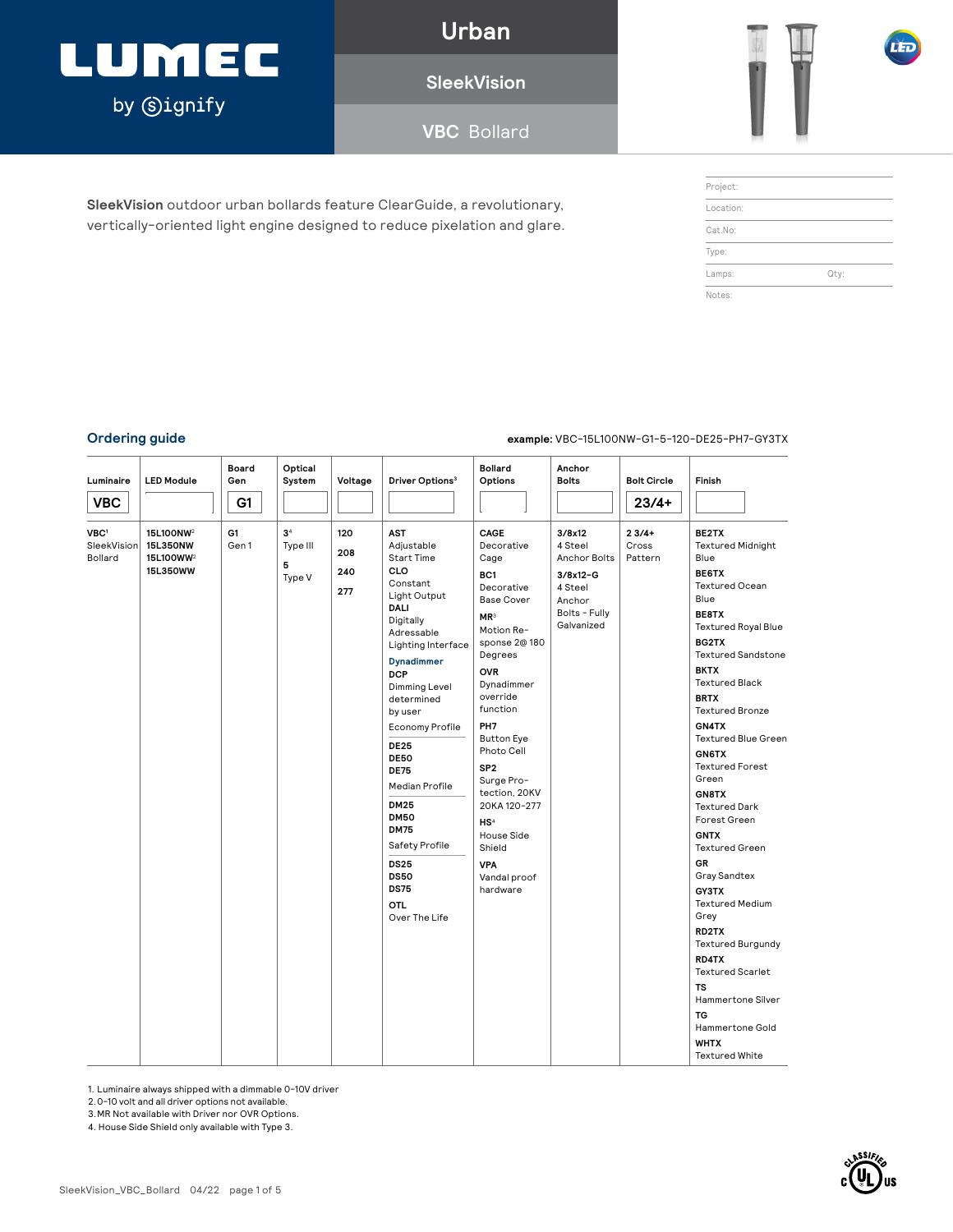### Urban Luminaire

#### **Dimensions**



#### **Bolt Circle Pattern**

Standard



#### **Driver Option Details**

| <b>Ordering Code</b> | Scenario     | <b>Dimming Time</b> | <b>Dimming Level</b> |
|----------------------|--------------|---------------------|----------------------|
| <b>DS25</b>          | Safety       | 4 hours             | 25% power dimming    |
| <b>DS50</b>          | Safety       | 4 hours             | 50% power dimming    |
| <b>DS75</b>          | Safety       | 4 hours             | 75% power dimming    |
| <b>DM25</b>          | Median       | 6 hours             | 25% power dimming    |
| <b>DM50</b>          | Median       | 6 hours             | 50% power dimming    |
| <b>DM75</b>          | Median       | 6 hours             | 75% power dimming    |
| <b>DE25</b>          | Economy      | 8 hours             | 25% power dimming    |
| <b>DE50</b>          | Economy      | 8 hours             | 50% power dimming    |
| <b>DE75</b>          | Economy      | 8 hours             | 75% power dimming    |
| <b>DCP</b>           | Programmable | Determined by user  | Determined by user   |

**CLO:** Pre-set driver to manage the lumen depreciation by adjusting the power given to the LEDs offering the same lighting intensity during the entire lifespan of the LED module.

AST: Pre-set driver for progressive start-up of the LED module(s) to optimize energy management and enhance visual comfort at start-up.

**OTL:** Pre-set driver to signal end of life of the LED module(s) for better fixture management.

**DALI:** Pre-set driver compatible with the DALI control system.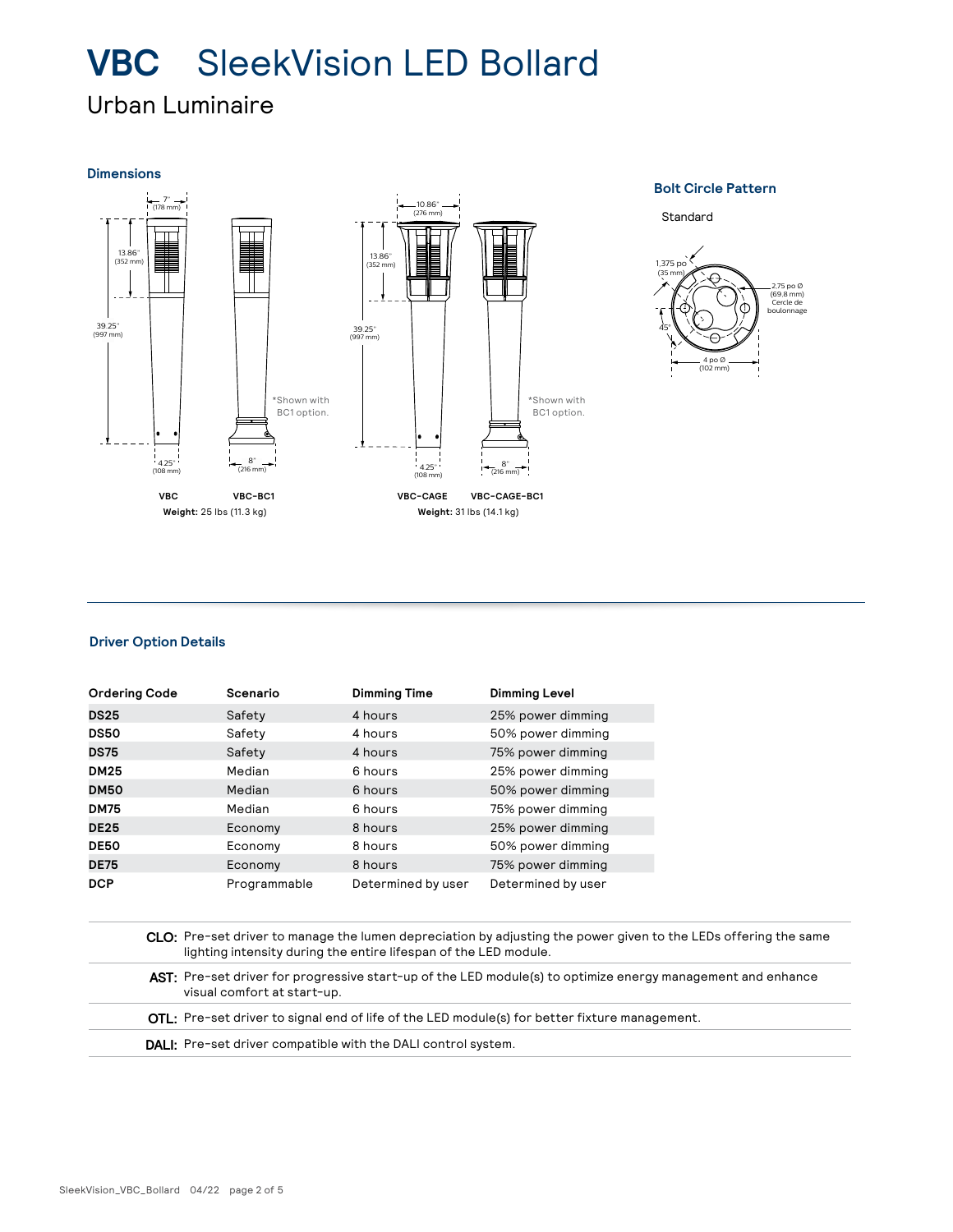Urban Luminaire

#### **Motion Response Details**

PIR Sensors are able to detect motion in the appropriate patterns shown below



Motion Response Option Detail

**MR**

**Note:** Motion Sensors rely on special zonal crossings to detect motion. It is possible for a person to directly approach the bollard motion sensor without crossing between zones until 15' from the motion sensor. The actual motion detection distance may vary based on specific application characteristics.

### **Bollard Options Details**

**BC1** Decorative Base Cover





House Side Shield

**HS**

**PH7** Button Eye Photocell



#### **Predicted Lumen Depreciation Data**

Predicted performance derived from LED manufacturer's data and engineering design estimates, based on IESNA LM-80 methodology. Actual experience may vary due to field application conditions.L<sub>70</sub> is the predicted time when LED performance depreciates to 70% of initial lumen output. Calculated per IESNA TM21-11. Published  $L_{70}$  hours limited to 6 times actual LED test hours

| Ambient Temperature °C | Driver mA    | Calculated L <sub>70</sub> Hours | $\mathsf{L}_{70}$ per TM-21 $^{\circ}$ | Lumen Maintenance % at 60.000 hrs |  |  |
|------------------------|--------------|----------------------------------|----------------------------------------|-----------------------------------|--|--|
| $25^{\circ}$ C         | up to 350 mA | >100,000 hours                   | >60,000 hours                          | >96%                              |  |  |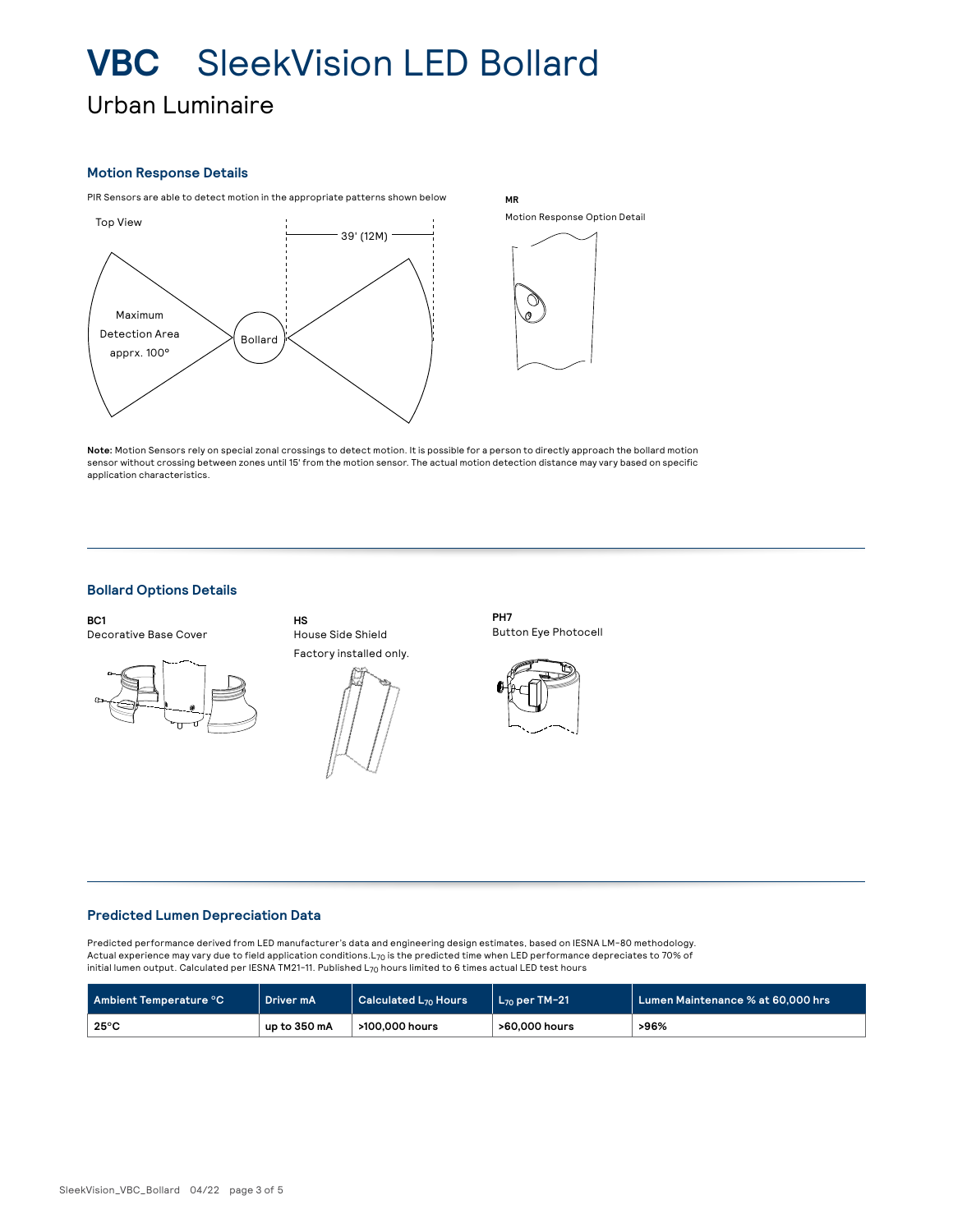### Urban Luminaire

#### **LED light engine technical information for SleekVision Bollard (VBC)**

**CCT = 4000K nominal (3985K +/- 275K), CRI = 70, System (LED + driver) rated life = 100,000 hrs1**

| <b>LED</b>        | <b>Typical</b><br>delivered | <b>Typical</b><br>system |             |             | <b>Typical System</b><br>Current (A) @ |             |           |           | <b>LED</b><br>current | $HID3$ eauiv- | Luminaire<br><b>Efficacy</b> | <b>BUG</b> |
|-------------------|-----------------------------|--------------------------|-------------|-------------|----------------------------------------|-------------|-----------|-----------|-----------------------|---------------|------------------------------|------------|
| <b>Module</b>     | lumens,                     | wattage<br>$(W)^2$       | <b>120V</b> | <b>208V</b> | <b>240V</b>                            | <b>277V</b> | 347V      | 480V      | (mA)                  | alent         | Rating<br>(Lm/W)             | rating     |
| VBC-15L100NW-G1-3 | 548                         |                          | 0.06        | 0.05        | 0.06                                   | 0.06        | <b>NA</b> | <b>NA</b> | 100                   | 35W           | 78                           | B0-U2-G1   |
| VBC-15L100NW-G1-5 | 582                         | 6                        | 0.06        | 0.05        | 0.06                                   | 0.06        | <b>NA</b> | <b>NA</b> | 100                   | 35W           | 97                           | B1-U2-G1   |
| VBC-15L350NW-G1-3 | 1732                        | 18                       | 0.16        | 0.10        | 0.09                                   | 0.09        | 0.06      | 0.06      | 350                   | 70W           | 96                           | B1-U3-G1   |
| VBC-15L350NW-G1-5 | 1915                        | 18                       | 0.16        | 0.10        | 0.09                                   | 0.09        | 0.06      | 0.06      | 350                   | 70W           | 106                          | B1-U3-G1   |

**CCT = 3000K nominal (3045K +/- 175K), CRI = 70, System (LED + driver) rated life = 100,000 hrs1**

| <b>LED</b>        | <b>Typical</b><br>Typical<br>system<br>delivered |                     |             |             | <b>Typical System</b><br>Current (A) @ |             |           |           | <b>LED</b><br>current | $HID3$ eauiv- | Luminaire<br><b>Efficacy</b> | <b>BUG</b> |
|-------------------|--------------------------------------------------|---------------------|-------------|-------------|----------------------------------------|-------------|-----------|-----------|-----------------------|---------------|------------------------------|------------|
| <b>Module</b>     | lumens.                                          | wattage<br>(W) $^2$ | <b>120V</b> | <b>208V</b> | <b>240V</b>                            | <b>277V</b> | 347V      | 480V      | (mA)                  | alent         | Rating<br>(Lm/W)             | rating     |
| VBC-15L100WW-G1-3 | 466                                              |                     | 0.06        | 0.05        | 0.06                                   | 0.06        | <b>NA</b> | <b>NA</b> | 100                   | 35W           | 67                           | B0-U2-G1   |
| VBC-15L100WW-G1-5 | 497                                              | 6                   | 0.06        | 0.05        | 0.06                                   | 0.06        | <b>NA</b> | <b>NA</b> | 100                   | 35W           | 83                           | B1-U2-G1   |
| VBC-15L350WW-G1-3 | 1474                                             | 18                  | 0.16        | 0.10        | 0.09                                   | 0.09        | 0.06      | 0.06      | 350                   | 70W           | 82                           | $B1-U3-G1$ |
| VBC-15L350WW-G1-5 | 1629                                             | 18                  | 0.16        | 0.10        | 0.09                                   | 0.09        | 0.06      | 0.06      | 350                   | 70W           | 91                           | B1-U3-G1   |

#### **LED light engine technical information for SleekVision Bollard (VBC) with Cage option**

**CCT = 4000K nominal (3985K +/- 275K), CRI = 70, System (LED + driver) rated life = 100,000 hrs1**

| <b>LED</b>             | <b>Typical</b><br>delivered | <b>Typical</b><br>system |             |                                  | <b>Typical System</b><br>Current (A) @ |       |           |           | <b>LED</b><br>HID ªeauiv−ı<br>current |            | Luminaire<br><b>Efficacy</b> | <b>BUG</b> |
|------------------------|-----------------------------|--------------------------|-------------|----------------------------------|----------------------------------------|-------|-----------|-----------|---------------------------------------|------------|------------------------------|------------|
| <b>Module</b>          | <b>lumens</b>               | wattage<br>$(W)^2$       | <b>120V</b> | 208V   240V   277V   347V   480V |                                        |       |           |           | (mA)                                  | alent      | Rating<br>(Lm/W)             | rating     |
| VBC-15L100NW-G1-3-Cage | 397                         |                          | 0.06        | 0.05                             | N 06                                   | N N N | <b>NA</b> | <b>NA</b> | 100                                   | 35W        | 57                           | BO-U2-G1   |
| VBC-15L100NW-G1-5-Cage | 470                         | 6                        | 0.06        | 0.05                             | 0 O.G                                  | 0.06  | <b>NA</b> | <b>NA</b> | 100                                   | 35W        | 78                           | BO-U2-G1   |
| VBC-15L350NW-G1-3-Cage | 1256                        | 18                       | 0.16        | N 10                             | ገ በ9                                   |       | 0 O.G     | 0.06      | 350                                   | 70W        | 70                           | B1-U3-G1   |
| VBC-15L350NW-G1-5-Cage | 1544                        | 18                       | 0.16        | 0.10                             | 0.09                                   | 0.09  | 0 O.G     | 0.06      | 350                                   | <b>70W</b> | 86                           | B1-U2-G1   |

#### **CCT = 3000K nominal (3045K +/- 175K) CRI = 70, System (LED + driver) rated life = 100,000 hrs1**

| <b>LED</b>             | <b>Typical</b><br>delivered | <b>Typical</b><br>system |             |                                  | <b>Typical System</b><br>Current (A) @ |      |           |           | LED<br>current | HID <sup>3</sup> eauiv- | Luminaire<br><b>Efficacy</b> | <b>BUG</b> |
|------------------------|-----------------------------|--------------------------|-------------|----------------------------------|----------------------------------------|------|-----------|-----------|----------------|-------------------------|------------------------------|------------|
| <b>Module</b>          | lumens                      | wattage  <br>$(W)^2$     | <b>120V</b> | 208V   240V   277V   347V   480V |                                        |      |           |           | (mA)           | alent                   | Rating<br>(Lm/W)             | rating     |
| VBC-15L100WW-G1-3-Cage | 338                         |                          | 0.06        | 0.05                             | 0 0 6                                  | 0.06 | <b>NA</b> | <b>NA</b> | 100            | 35W                     | 48                           | BO-U2-G1   |
| VBC-15L100WW-G1-5-Cage | 400                         | 6                        | 0.06        | 0.05                             | 0.06                                   | 0.06 | <b>NA</b> | <b>NA</b> | 100            | 35W                     | 67                           | B0-U2-G1   |
| VBC-15L350WW-G1-3-Cage | 1068                        | 18                       | 0.16        | O.1C                             | 0.09                                   | 0.09 | 0.06      | 0.06      | 350            | 70W                     | 59                           | B0-U3-G1   |
| VBC-15L350WW-G1-5-Cage | 1314                        | 18                       | 0.16        | 0.10                             | 0.09                                   | 0.09 | 0.06      | 0.06      | 350            | 70 <sub>W</sub>         | 73                           | $B1-U2-G1$ |

1. L70 = 70,000 hrs (at ambient temperature = 25°C)

2. System wattage includes the lamp and the LED driver

Note : Due to rapid and continuous advances in LED technology, LED luminaire data is subject to change without notice and at the discretion of Signify.

3. Equivalence should always be confirmed by a photometric layout